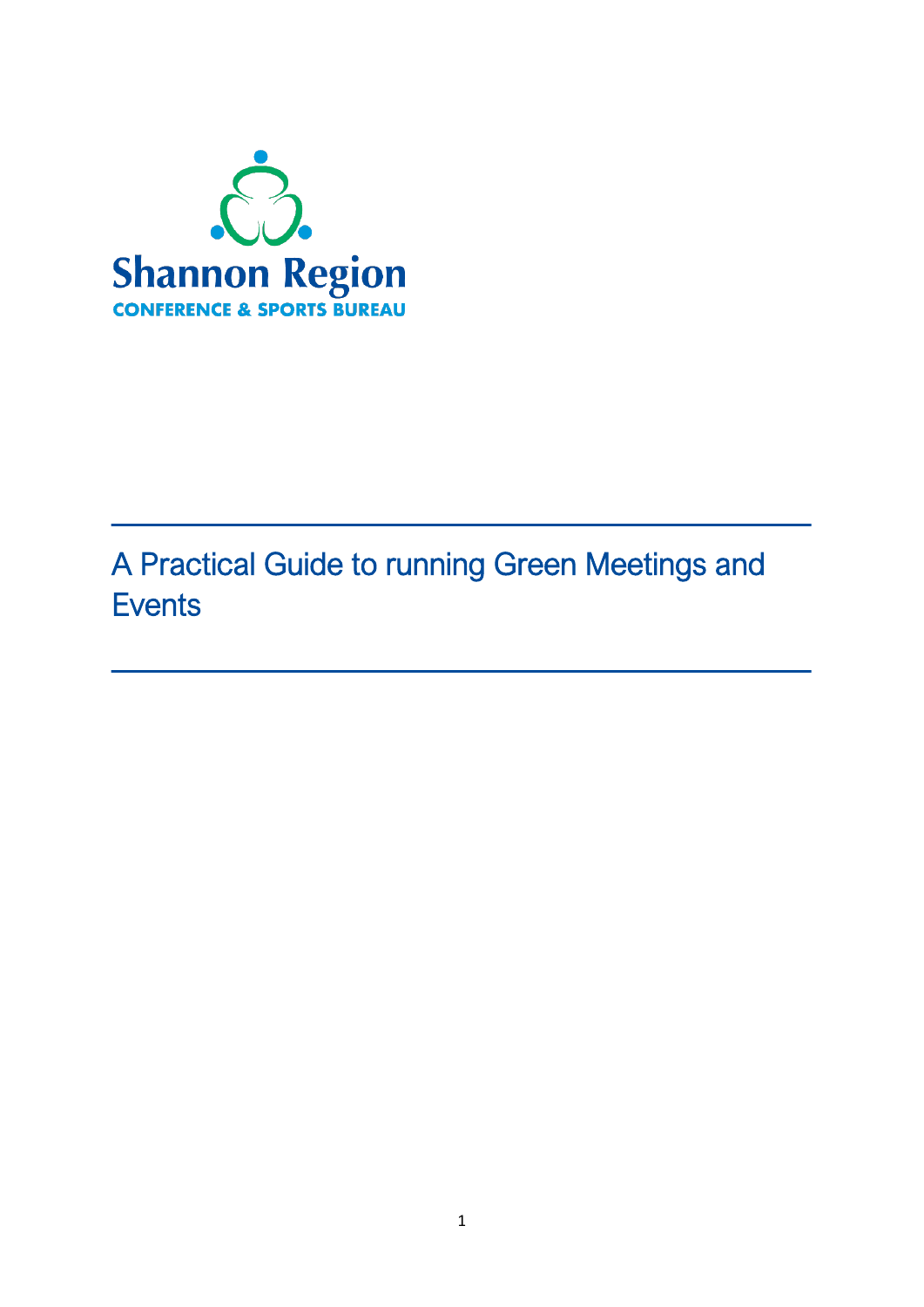## **Preface**

This guide outlines top tips and best practices to help organisations run events of all kinds in as environmentally sustainable a way as possible.

\_\_\_\_\_\_\_\_\_\_\_\_\_\_\_\_\_\_\_\_\_\_\_\_\_\_\_\_\_\_\_\_\_\_\_\_\_\_\_\_\_\_\_\_\_

It provides simple, effective advice to help organisations take action to reduce carbon emissions.

Implementing sustainable practices can reduce costs, improve brand reputation, increase attendee engagement, and help everyone in the fight against the climate crisis.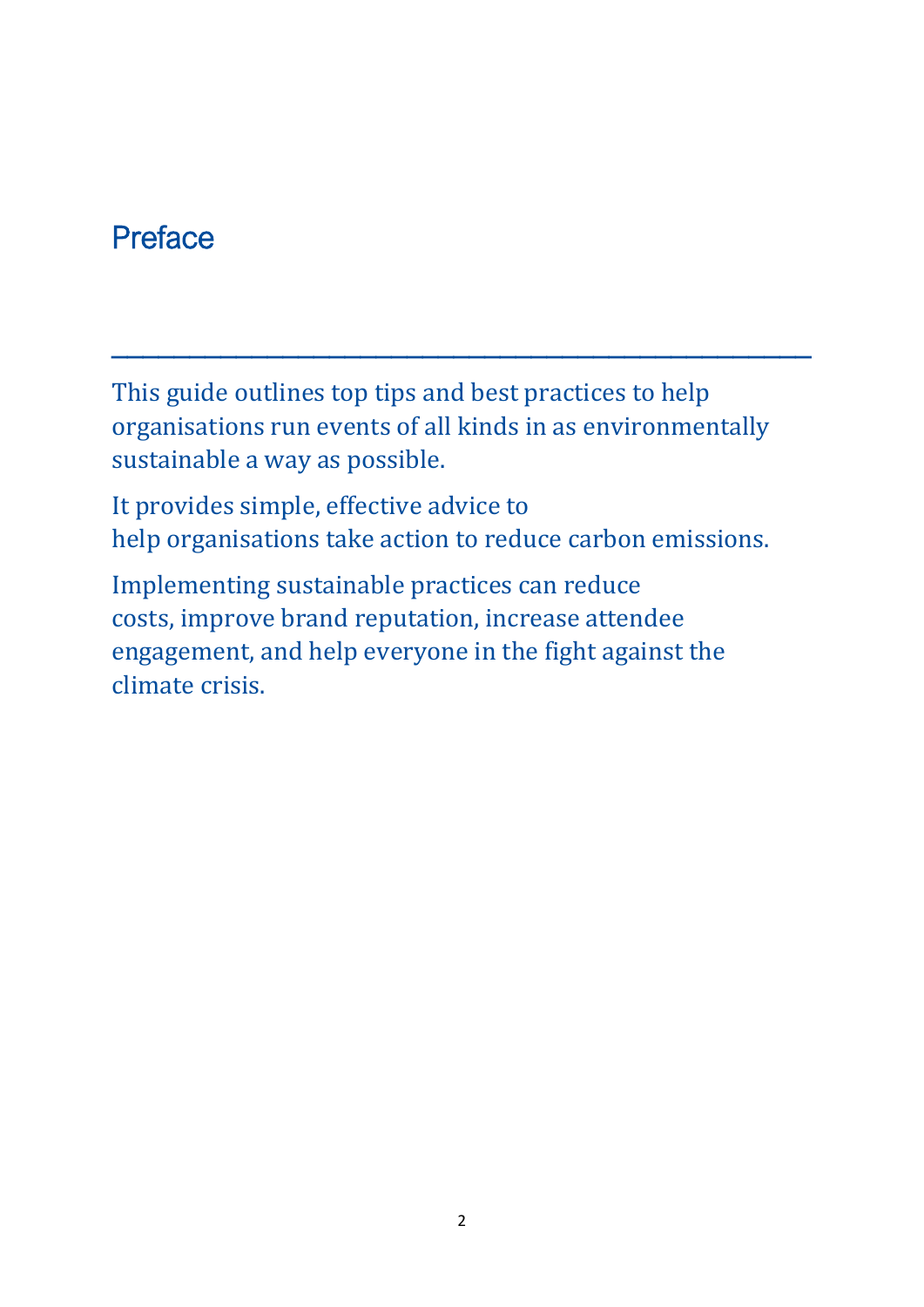# Table of Contents

| Preface                  | $\overline{2}$ |
|--------------------------|----------------|
| <b>Table of Contents</b> | 3              |
| Introduction             | 4              |
| <b>Energy Management</b> | 5              |
| <b>Waste Management</b>  | 6              |
| <b>Food Waste</b>        | 7              |
| <b>Transport</b>         | 8              |
| <b>Carbon Offsetting</b> | 9              |
| <b>Biodiversity</b>      | 10             |
| Checklist                | 11             |

\_\_\_\_\_\_\_\_\_\_\_\_\_\_\_\_\_\_\_\_\_\_\_\_\_\_\_\_\_\_\_\_\_\_\_\_\_\_\_\_\_\_\_\_\_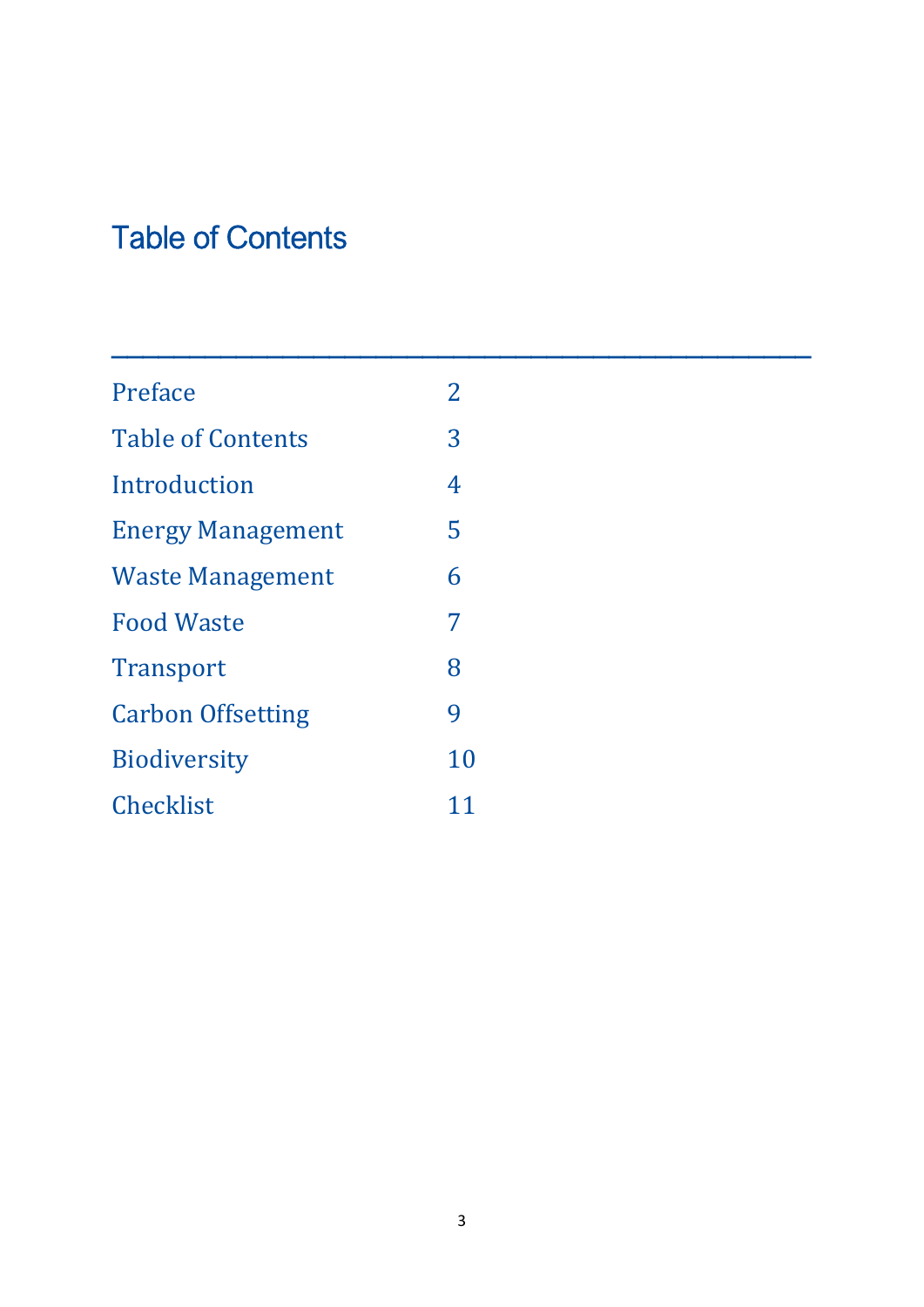# **Introduction**

While events are a great opportunity to bring people together to network, share knowledge, learn, inspire change and innovation they can also be particularly carbon and waste intensive and with the ever-increasing focus on the environment across the world, it is not surprising that the meeting and events sector has come under scrutiny.

There are 20,000 people employed in Business Tourism in Ireland and it accounted for a €77m exchequer return in 2019.

## Purpose of this Guide

This guide will cover practical steps to tackle areas of environmental impact in the events industry, including venue selection, energy, waste, food, transport, and biodiversity.

## Who this Guide is for

This guide is designed for use by any business involved in planning and/or running a meeting, conference, or event in Ireland. This will range from conference organisers, venues (including hotels), accommodation providers, catering companies, entertainment/activity providers, audio visual/IT companies, and transport providers.

It is a lot more difficult to liaise and deliver a green meeting or event if your own business does not adhere to best environmental practice. When greening your own business, the key is to involve everyone and explain to them why you are doing it, what the outcomes are going to be and how they can help. Well-trained staff are the face of your business and can be ambassadors to take your initiatives beyond your business.

Remember 'you don't have to be great to start but you have to start to be great'.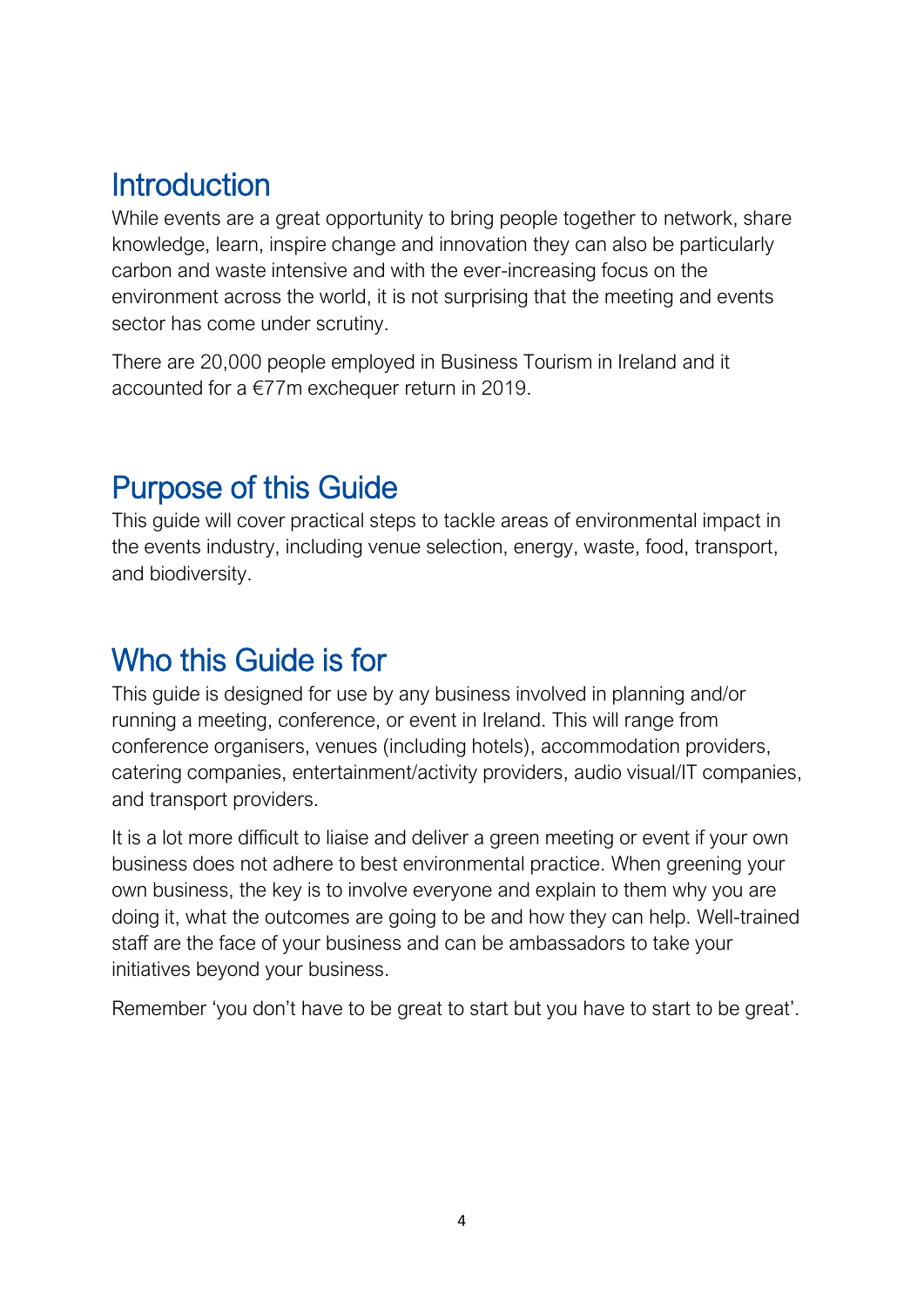## Energy Management



When identifying potential venues for your event, it is important to consider the energy efficiency of the building itself. The choice of event venue will to a great extent determine the overall environmental impacts of the event. However, one of the main impacts can often be caused by carbon emissions associated with transportation to and from the venue so location and access are essential factors to consider when choosing

the venue. Preference should be given to choosing a low carbon, energy efficient building which is conveniently located and accessible by public transport. Well managed buildings should feature LED lighting, an energy efficient design and low carbon heating with energy monitoring systems.

When choosing outdoor venues for events such as festivals and concerts, consider whether you can meet localised energy demand through renewable energy generation. For example, some festivals manage to run on 100% renewable energy by reducing demand where possible, specifying energy efficient equipment. Engage with your event production and audio-visual team about the energy which will be used by screens, lighting, and speakers. Consider installing temporary solar panels and generators to meet this energy demand.

# Case Study

The Falls Hotel & Spa in Co. Clare became one of Ireland's first hotels to be run on hydroelectricity with the installation of a water turbine.

The Falls Hotel have reduced their electricity consumption by 830,000 kWh in the 12 months since installing a water turbine. This means a 20kilowatt water turbine is providing the Falls Hotel with [100%](https://clarechampion.ie/the-power-of-water-runs-the-falls/) of its power.

This has also reduced the businesses carbon emissions by an estimated [550 tonnes](https://www.clareecho.ie/falls-hotel-becomes-first-in-ireland-to-run-on-its-own-hydroelectricity/) - the equivalent of offsetting three return trips, by car, to the moon.

The project took 2 years to complete, and the benefits were noticed almost instantly.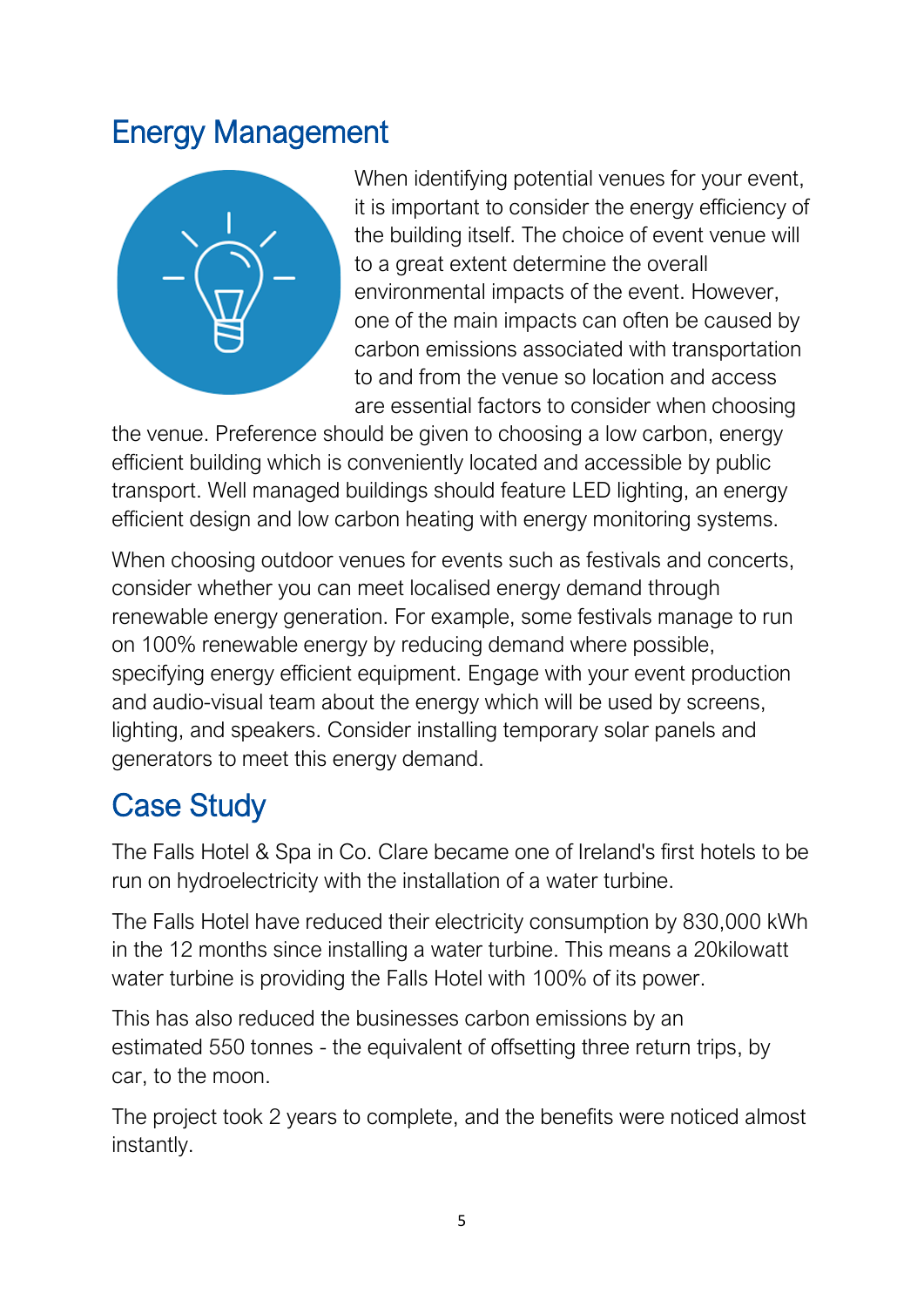## Waste Management

There are many ways excessive waste can be avoided at your event. It is a good idea to start by reviewing your current and/ or expected waste streams and recycling practices, and having discussions with your suppliers, contractors, staff, and attendees.

| Tips for Meeting and Event Planners to help manage Waste |                                                                                                                                                                                                                                                                                                                                                                                                                                                                                             |  |
|----------------------------------------------------------|---------------------------------------------------------------------------------------------------------------------------------------------------------------------------------------------------------------------------------------------------------------------------------------------------------------------------------------------------------------------------------------------------------------------------------------------------------------------------------------------|--|
| <b>Waste Source</b>                                      | <b>Solution</b>                                                                                                                                                                                                                                                                                                                                                                                                                                                                             |  |
| <b>Marketing Materials</b>                               | It is a well-known fact that large amounts of<br>printed materials are generated for most meetings<br>and events - including invitations, promotional<br>materials, agendas, and participant lists etc.<br>Consider the entire lifecycle of any promotional<br>materials. Use technology such as event apps or<br>web pages to disseminate information rather than<br>having paper print outs. If printing is necessary -<br>print double-sided, using recycled paper and<br>vegetable ink. |  |
| <b>Marketing Collateral</b>                              | Do not provide individual paper and pens on every<br>table at your event instead have them on a side<br>table so anyone who really needs it can access it.<br>Any branded materials, such as pens, folders, etc,<br>should be made of recycled, biodegradable and<br>sustainably sourced materials.                                                                                                                                                                                         |  |
| Water                                                    | Provide drinking water in jugs rather than plastic<br>bottles and make water fountains available and<br>encourage attendees to bring their own water<br>bottles to refill during the event.                                                                                                                                                                                                                                                                                                 |  |
| Recycling                                                | Ensure there are easily accessible waste and<br>recycling points available throughout your event<br>venue with clear labels highlighting what can and<br>cannot be recycled. If possible, collecting food<br>waste for composting is a great way to reduce<br>waste ending up in landfill.                                                                                                                                                                                                  |  |
| <b>Drinks</b>                                            | If hot or cold beverages will be served at the<br>event, opt for reusable drinks containers. Do not<br>promote single use items like take away cups,<br>promote keep cups instead. You could offer<br>discounts for attendees who bring their own cups.<br>Such a scheme could ultimately result in cost<br>savings by reducing clean-up, waste management<br>and collection costs.                                                                                                         |  |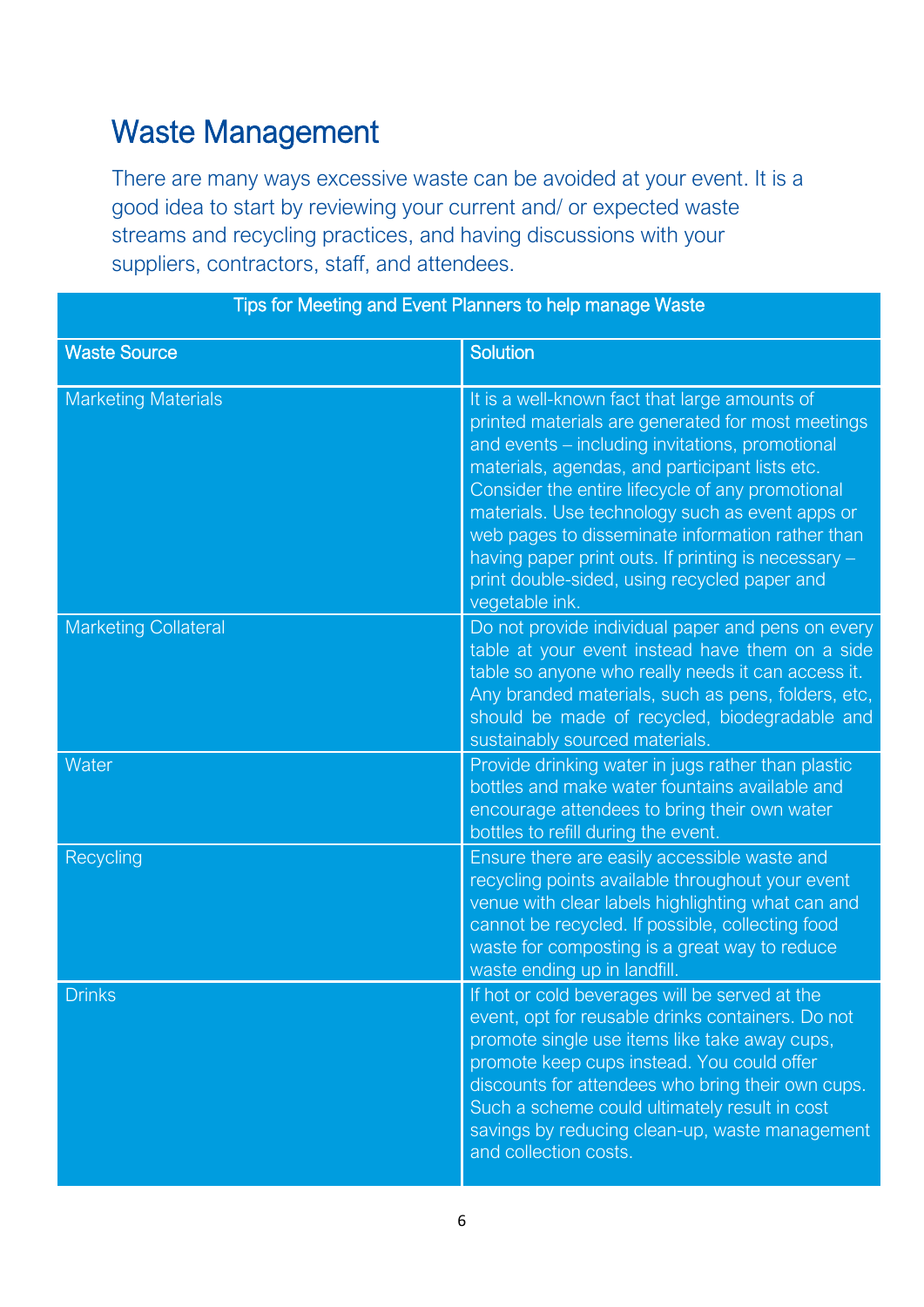# Food Waste

Currently, an estimated one third of all food produced for human consumption is wasted. In Ireland, we generate approximately 1 million tonnes of food waste every year. To minimise food wastage at your event, plan your catering carefully in advance, talk to your catering team or external food suppliers about choosing local, organic and seasonal produce, even providing vegetarian dishes and fair-trade products will reduce the environmental impact and benefit communities. Buffets can be particularly wasteful so favour plated dishes instead. Ask your attendees for their food preferences ahead of the event and the number of delegates should be confirmed as precisely as possible. Also, try to team up with local food banks and projects in the local community like [Too](https://toogoodtogo.ie/en-ie)  [Good To Go](https://toogoodtogo.ie/en-ie) and [Food Cloud](https://food.cloud/) for any unavoidable food waste.

### Tips for Meeting and Event Planners when choosing the catering for your conference or event

Choose catering companies that have a sustainability certification

Choose local catering companies to reduce transportation miles

Choose catering companies that promote the use of local, seasonal, and organic produce

Avoid the use of disposable items (cups, plates, cutlery etc.)

Avoid the use of single-use and single-portion items (sauces, jams etc.)

Ensure all sugar, tea and coffee is not individually packaged. Bowls with sugar cubes and flasks of tea and coffee are favourable.

Ensure all food at catering stations is not individually wrapped in plastic.



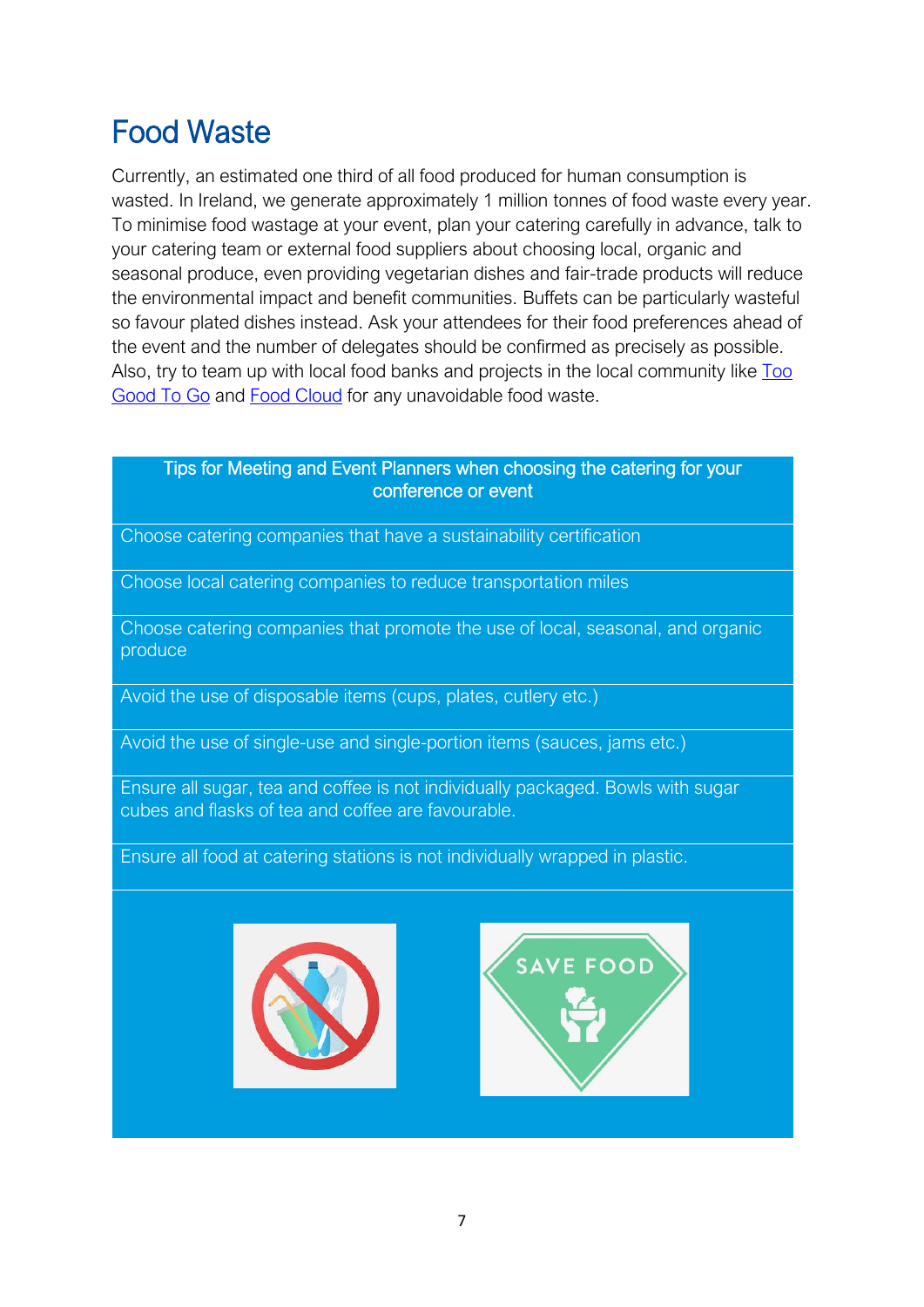## **Transport**

Attendees should be given clear instructions on how to travel to your event, with public transport options highlighted above driving.

\_\_\_\_\_\_\_\_\_\_\_\_\_\_\_\_\_\_\_\_\_\_\_\_\_\_\_\_\_\_\_\_\_\_\_\_\_\_\_\_\_\_\_\_\_

Promote the use of public transport to participants by making information available e.g. routes, timetables etc. in advance of the event.

Explore how you can support delegates to arrive together, for example by providing shuttle buses for travel between the accommodation provider, conference venue and/or local train station or airport.

Identify bicycle hire opportunities and make this information available to delegates and ensure there are easily accessible and safe places to leave bicycles.

Implementing a car-pool scheme can be a good way to help attendees share the costs of getting to and from the venue.

The use of electric vehicles is rapidly increasing globally. If possible, ensure your venue has charging points for visitors.

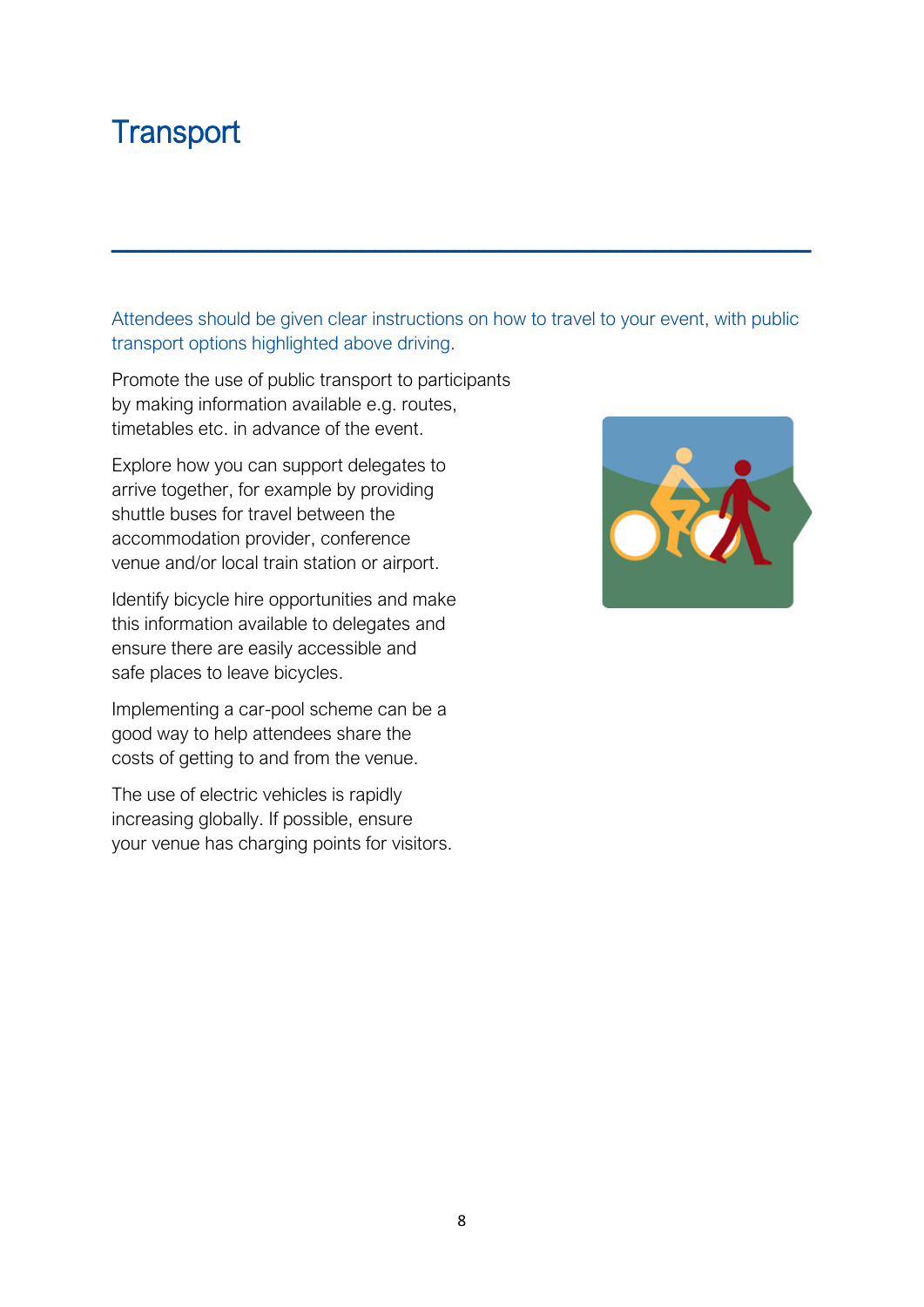# Carbon Offsetting

Consumers are becoming more and more aware of their carbon footprint and are starting to look for ways to reduce their impact on the planet. Carbon offsetting enables anyone to reduce their carbon footprint, by supporting projects, that either reduce or off-set carbon dioxide emissions in the atmosphere.

\_\_\_\_\_\_\_\_\_\_\_\_\_\_\_\_\_\_\_\_\_\_\_\_\_\_\_\_\_\_\_\_\_\_\_\_\_\_\_\_\_\_\_\_\_

For an event to be considered "carbon neutral," the balance of any carbon emissions caused that cannot be eliminated must have been offset against a measured carbon footprint.

Committing to carbon neutrality includes:

- Measuring carbon emissions
- Reducing these as much as possible
- Offsetting any remaining, unavoidable emissions.

Offsets should be obtained through reputable sources which have been independently verified or accredited, such as the Gold Standard. You may wish for your event to be independently accredited as Carbon Neutral. Benefits of the Carbon Neutral Certification include enhanced brand reputation, credible communication of environmental responsibility, and increased attendee engagement and loyalty through being associated with an internationally recognised standard.

### General Rule

1. Establish your baseline footprint





3. Offset (with a certified partner) Only offset what you cannot avoid producing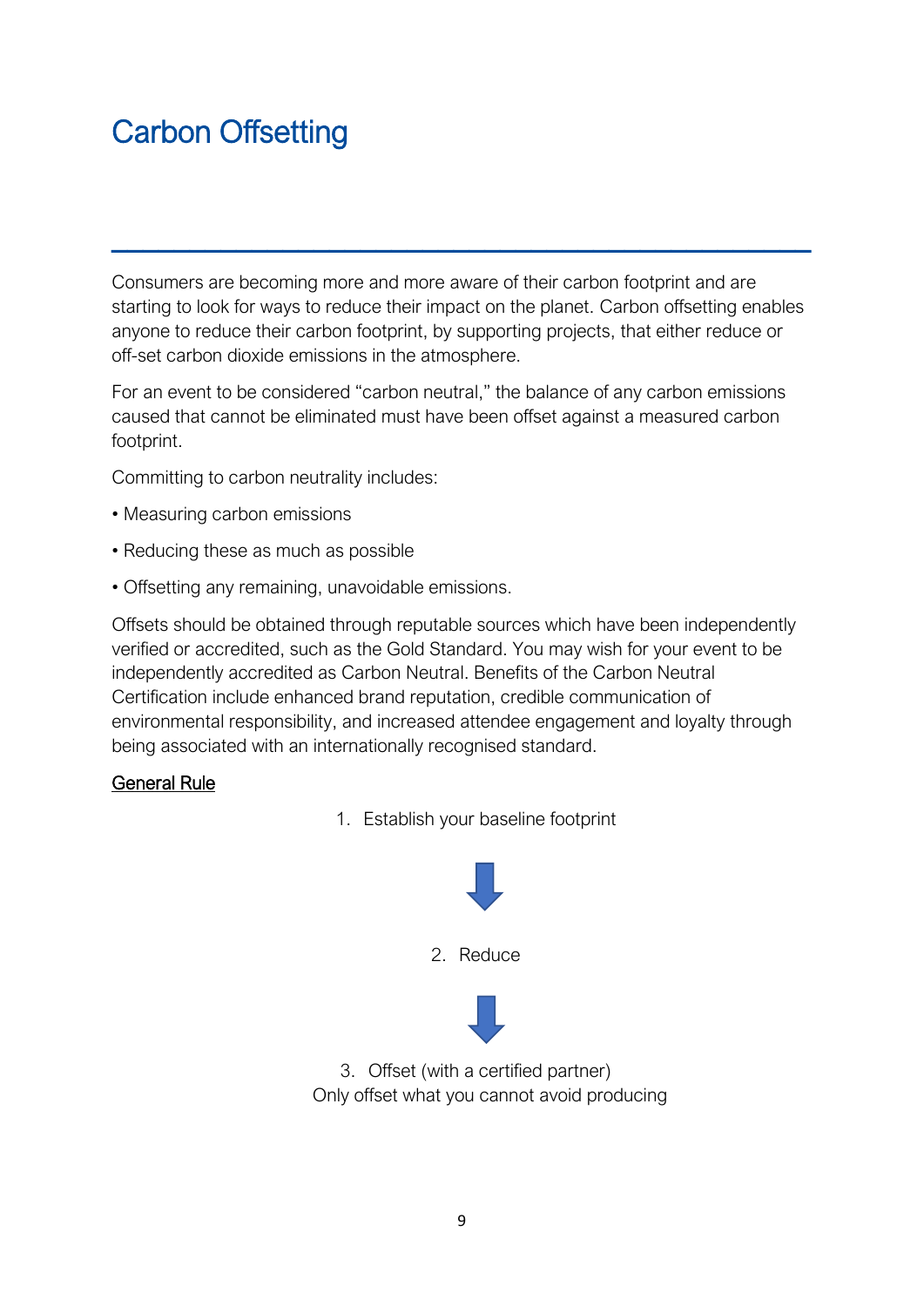# **Biodiversity**

Event planners should consider the local environment, biodiversity, and nature preservation impacts of their events, as well as taking into account any potentially harmful longer-term impacts (post event)

## Case Studies

How Adare Manor are promoting Biodiversity

### TREE PLANTING, FLORA & FAUNA

Adare Manor manages 840 acres of land and thousands of trees that support an abundance of flora and fauna across the resort. Since 2016, four hundred mature trees and thousands of saplings have been planted. In 2022, they plan to plant in excess of three hundred new trees across the resort.

### CONSTRUCTION OF NEW WETLANDS

Two new wetlands have been constructed on the golf course mitigating climate change through land based carbon storage, further aiding to water quality improvement and wildlife inhabitation.

### ALL IRELAND POLLINATOR PLAN

Pollinators are indispensable to the ecosystem and the success of crops in Ireland. In the spring of 2017, Adare Manor welcomed seven hives of honeybees to the estate. Throughout spring, summer, and autumn, the honeybees will roam the estate foraging for nectar which is further cut into raw honey for guests. The raw estate honey can be purchased in the in-house and online boutique.

#### INLAND FISHERIES IRELAND

Adare Manor supports "Inland Fisheries Ireland" with fish monitoring and river quality initiatives on the River Maigue which runs through the resort.

### Fitzgeralds Woodlands House Hotel and Spa

Fitzgeralds Woodlands House Hotel & Spa a family run 4-star hotel on 40 acres of private organic grounds in the historic village of Adare are trailblazers when it comes to investing in environmental initiatives that reduce the resort's carbon footprint. The resort has its own well and waste-water treatment plant on-site, which means it is entirely self-sufficient. An organic garden was created in the grounds of the hotel to supply the kitchen with the freshest and most natural ingredients possible. Shortly after the land was converted into a certified

organic farm, produce from Mary's Organic Garden and the farm can be found on the breakfast table, in a host of dishes at Timmy Macs Bistro, as drink ingredients and garnishes served in Dicks Bar and as the inspiration behind Fielding's of Adare. All food-waste is composted and used for Mary's Organic Garden and the organic farm, both of which are home to trees planted as part of the resort's carbon offset programme.